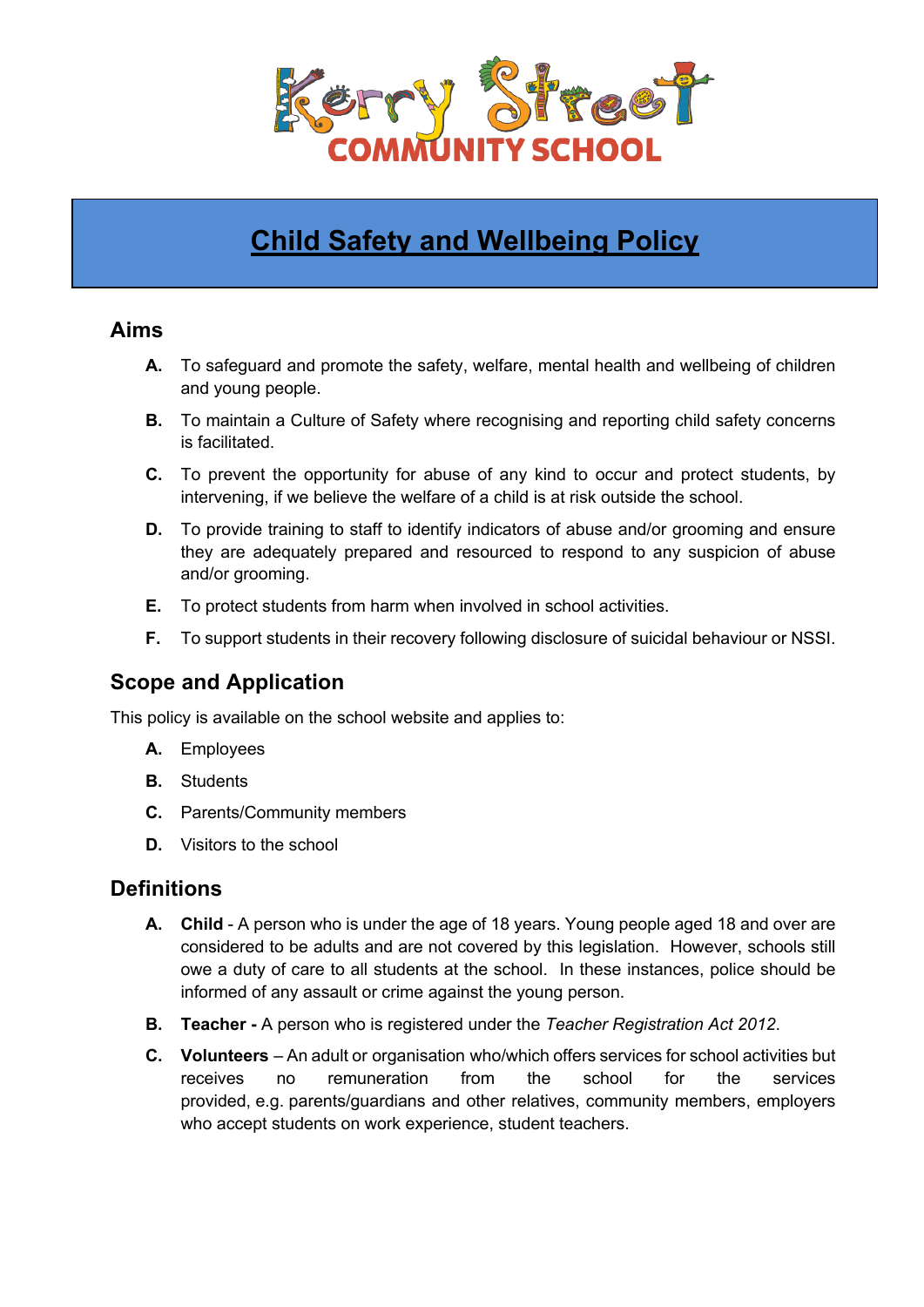- **D. Regular volunteer** A regular volunteer is one who attends the school or school-related activity at regular periodic intervals during a school year or one who is frequently called upon to assist in diverse capacities.
- **E. Visitors** Any visitors to the school who are not community members.
- **F. External Providers** A business/individual paid by the school to provide a venue, service and/or expertise appropriate to a particular school activity, e.g. private dance teacher, Perth Zoo, AQUA, SciTech.
- **G. Allied Health Professionals** *–* External providers from non-school organisations who attend school to observe, consult with teachers and work with students individually, or in small groups to support the achievement of goals in students' documented plans, e.g. Speech Pathologist, Occupational Therapist, Psychologists.
- **H. Mandatory Reporter -** In Western Australia, the mandatory reporters of child sexual abuse are the following professions in both the government and non-government sectors:
	- **1.** doctors;
	- **2.** nurses;
	- **3.** midwives;
	- **4.** teachers;
	- **5.** police officers; and
	- **6.** boarding supervisors.
- **I. Non-Mandatory Reporter -** Teacher assistants, school chaplains and school psychologists are examples of people who work with children in schools that **are not** mandated reporters.
- **J. Multi-Agency Protocol for Education Options for Young People Charged with Harmful Sexual Behaviours** - Developed by the Department of Education for all education sectors in Western Australia, describes the process by which information about young people charged with harmful sexual behaviours is shared and managed by governing bodies and schools in accordance with sections 28A-C of the *Children and Community Services Act 2004*.
- **K. Child abuse**  Four forms of child abuse are covered by WA law and are defined by the Department of Communities:
	- **1. Physical abuse** occurs when a child is severely and/or persistently hurt or injured by an adult or caregiver.
	- **2. Sexual abuse** occurs when a child is exposed to, or involved in, sexual activity that is inappropriate to the child's age and developmental level, and includes sexual behaviour in circumstances where:
		- **i** the child is the subject of bribery, coercion, a threat, exploitation or violence;
		- **ii** the child has less power than another person involved in the behaviour; or
		- **iii** there is a significant disparity in the developmental function or maturity of the child and another person involved in the behaviour.
	- **3. Emotional abuse** includes:
		- **i** psychological abuse; and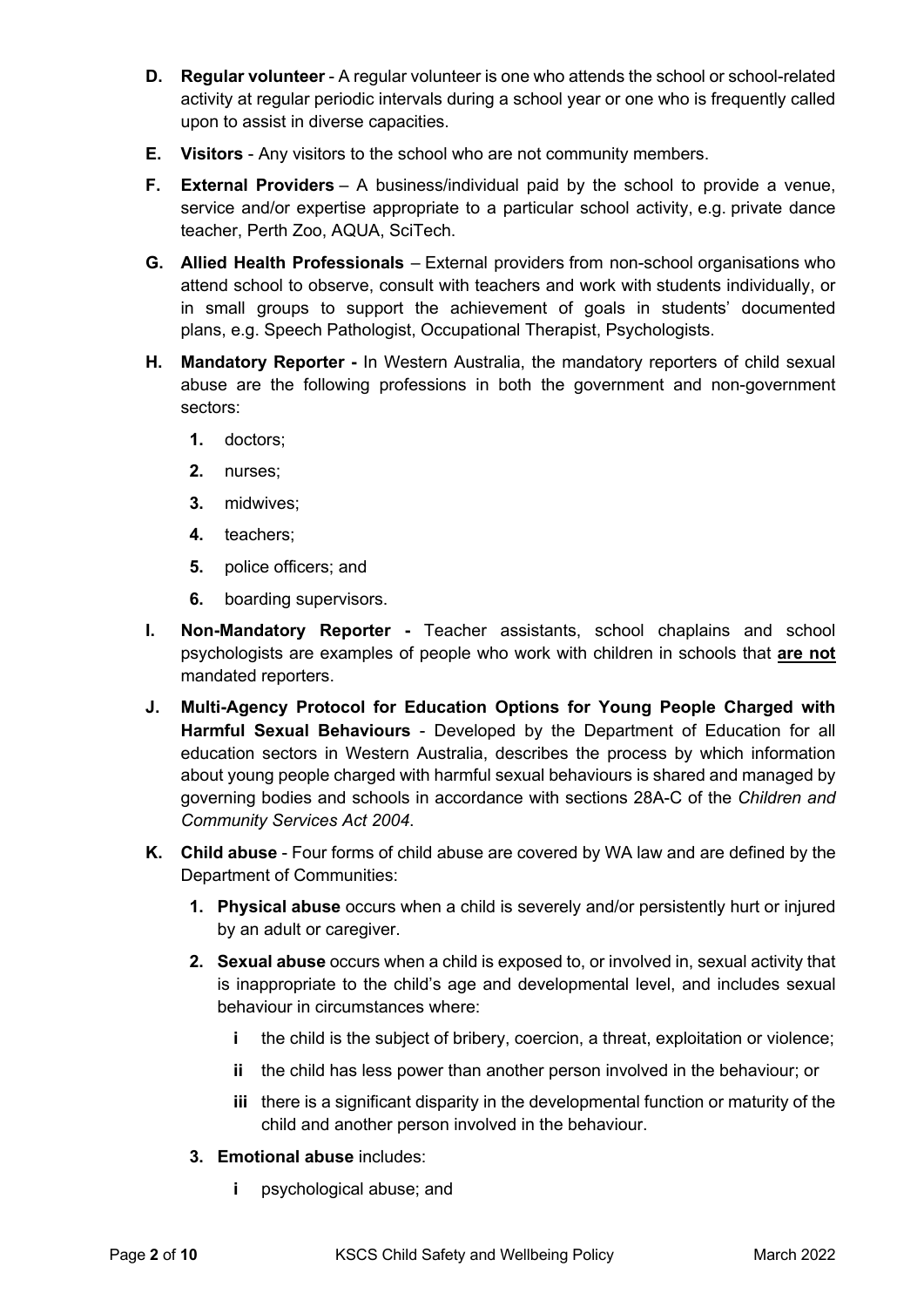- **ii** being exposed to an act of family and domestic violence.
- **4. Neglect** is when children do not receive adequate food or shelter, medical treatment, supervision, care or nurturance to such an extent that their development is damaged or they are injured. Neglect may be acute, episodic or chronic.

#### **Note:**

Child abuse, as defined by the Department for Child Protection and Family Support, is maltreatment done by a person who has responsibility to care for a child and this document concentrates specifically on that relationship.

However, it is very important to note that the definitions of child abuse described in this policy can be used to explain some of the behaviour that can occur in schools by one child to another. While the treatment of such behaviour may be dealt with through other school policies such as *Bullying Prevention* and *Behaviour Management*, the victim of that 'bullying' may display some of the physical and behavioural indicators as those described in this document. These events will be treated seriously by the school with the aim to help both parties.

It is also important to note that the child who is 'bullying' may be doing so because they have been subjected to the same inappropriate behaviour and may require assistance through the *KSCS Child Safety and Wellbeing Policy*.

- **L. Corporal Punishment** Any punishment in which physical force is used and intended to cause some degree of pain or discomfort, however light; typically involving hitting the child with the hand or an implement; can also include, for example, forcing the child to stay in an uncomfortable position. It does not include the use of reasonable physical restraint to protect the child or others from harm.
- **M. Degrading punishment** Any punishment which is incompatible with respect for human dignity, including corporal punishment and non-physical punishment which belittles, humiliates, denigrates, scapegoats, threatens, scares or ridicules the child. (From *UN Committee on the Rights of the Child*).
- **N. Grooming** The use of a variety of manipulative and controlling techniques with a vulnerable subject in order to establish trust or normalise sexually harmful behaviour with the overall aim of facilitating exploitation and/or avoiding exposure.
- **O. National Child Safe Organisation Principles** The National Principles for Child Safe Organisations incorporate the ten standards recommended by the Royal Commission into Institutional Responses to Child Sexual Abuse in December 2017 but cover all forms of child abuse. They were developed by the Australian Human Rights Commission and endorsed by all members of the Council of Australian Governments (COAG) in February 2019.
- **P. Protective Behaviours Curriculum**  A personal safety program designed to equip children with the knowledge and skills to act in ways that reduce the likelihood of abuse occurring and help them to report abuse and to seek help if abuse occurs.
- **Q. Suicidal Behaviour –** includes suicidal ideation, suicide attempts and suicide:
	- **1. Suicidal ideation –** refers to an individual's thoughts about ending their life.
	- **2. An attempt –** refers to an individual harming themselves with the intent to die but not resulting in death.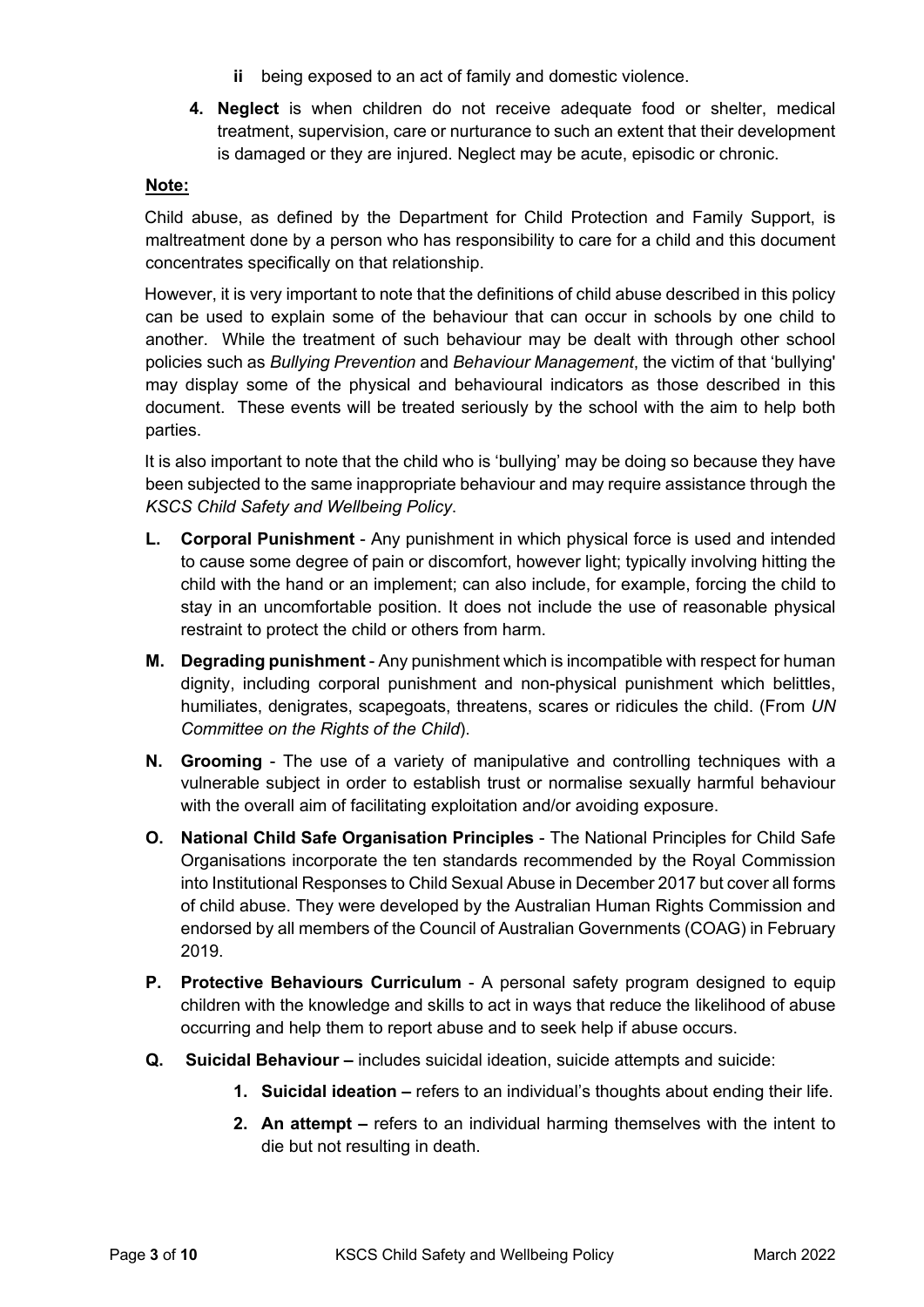- **3. Suicide –** is a deliberate act to end one's life resulting in death. This is usually termed 'death by suicide' or 'suicided'.
- **R. Non-Suicidal Self-Injury (NSSI) -** a deliberate act to harm oneself without the intent to die and is aimed at reducing uncomfortable or distressing emotions. The behaviour is often repetitive in nature. NSSI is often referred to as self-harm and can include cutting, scratching and/or picking skin, burning, pulling hair and hitting objects or oneself.
- **S. Nominated Staff Member –** school-based staff member/s who needs to be informed following a suicidal behaviour or NSSI disclosure.

## **Principles**

- **A.** The Principal, all school employees and volunteers have a Duty of Care to our children and young people and children have the right to feel safe at school and in the wider community.
- **B.** The school will maintain a culture of child safety and wellbeing and will ensure that all policies, procedures, practices and strategies are underpinned by our nominated childsafe organisational framework, *National Principles for Child Safe Organisations*.
- **C.** The school explicitly forbids the use of any form of child abuse, corporal punishment or other degrading punishment as defined and provides clear guidance to all members of the school community about what forms of behaviour management are permitted.
- **D.** The school will respond appropriately to complaints and allegations of grooming, child abuse and breaches of the school's *Codes of Conduct* in the best interests of the students and in line with the school's policies and procedures.
- **E.** All members of the school community are responsible for caring for the students of the school. This includes reporting any instances of suspected abuse or neglect AND taking action if they believe any current processes of the school may allow abuse or neglect to occur.
- **F.** The school regularly reviews policies and procedures regarding student safety and wellbeing, in consultation with students. This will include a *Student Code of Conduct* and guidelines on how to comply.
- **G.** Child-friendly complaints procedure utilised and regularly reviewed in collaboration with students.
- **H.** The school will respond appropriately to disclosures of suicidal behaviour or NSSI to support and promote the mental health of students and young people in line with the *School Response and Planning Guidelines for Students with Suicidal Behaviour and Non-Suicidal Self-Injury*.

## **Responsibilities**

- **A. Board**
	- **1.** Regularly review and update this policy.
	- **2.** Ensure the protective behaviours curriculum is delivered.
	- **3.** Ensure all staff, Board members and regular volunteers receive regular grooming and mandatory reporting training.
	- **4.** Ensure that all staff, Board members and regular volunteers maintain appropriate WWCC, Police Clearance and Fit and Proper status.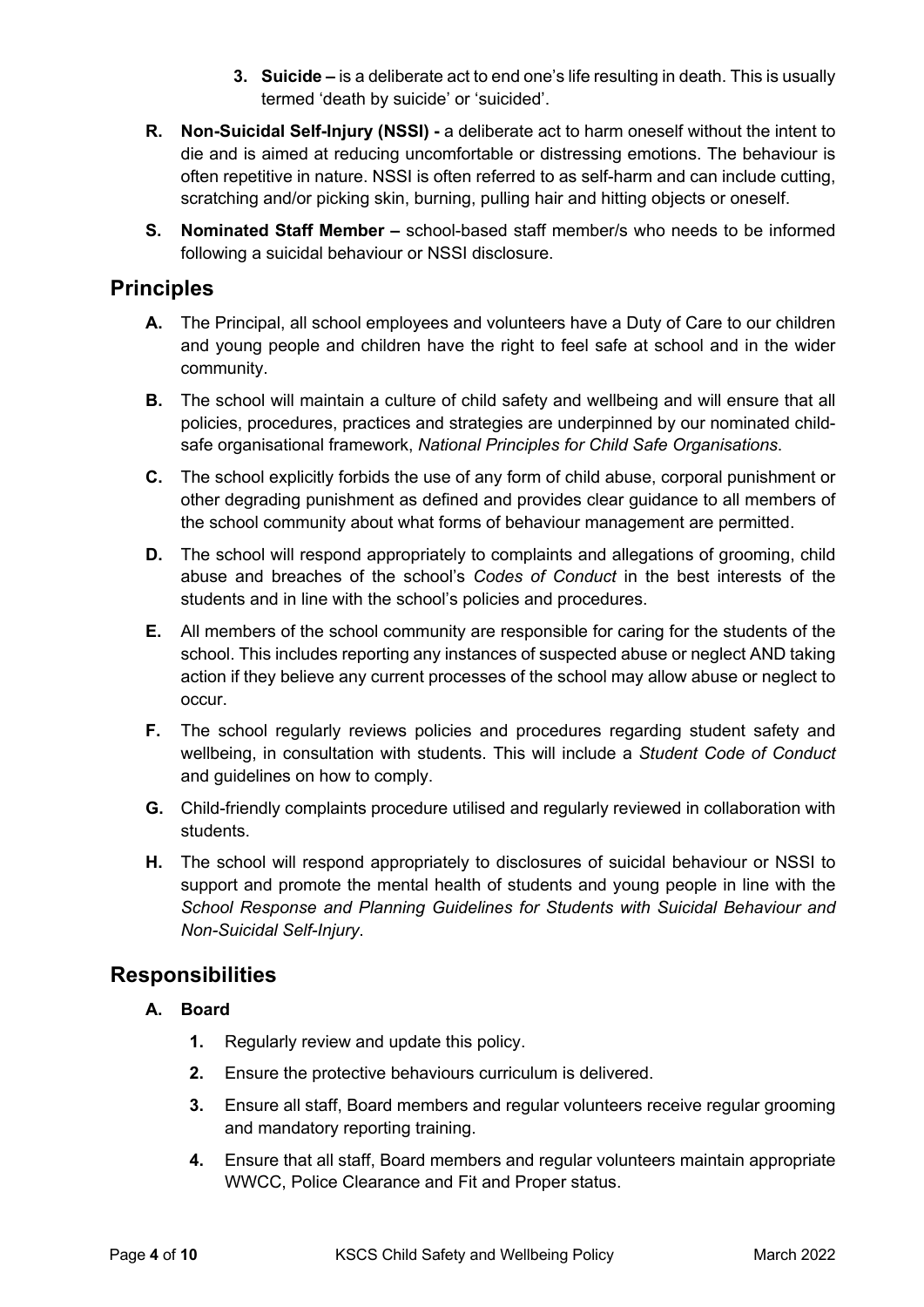- **5.** Ensure that the vetting of job applicants is carried out in line with the HRM procedures by the Principal or their delegate, prior to employment commencing.
- **6.** Ensure that a critical incident report has been made to the Department of Education if required.
- **7.** Protect the identity of mandatory reporters.
- **8.** Complete annual mandatory reporting training and regular child protection and grooming training.

#### **B. Principal**

- **1.** Ensure this policy is updated in line with legislative changes.
- **2.** Act on and follow through on instances of suspected abuse or neglect.
- **3.** Keep comprehensive records of any suspected incidences of abuse.
- **4.** Report on behalf of non-mandatory reporters.
- **5.** Ensure support is provided for mandatory reporters.
- **6.** Protect the identity of mandatory reporters.
- **7.** Communicate with external agencies, including but not limited to CPFS and WA Police.
- **8.** Oversee the development and implementation of individual support plans.
- **9.** Ensure at all times that students are supervised by adults deemed responsible and appropriate and who hold appropriate checks and clearances
- **10.** Ensure all volunteers, external providers and visitors are deemed appropriate to be in the school and all relevant Working With Children Checks, Police Clearances, Teachers' Registrations and Confidential Declarations have been completed prior to commencement.
- **11.** Ensure that any volunteer or employee that has been issued an Interim Negative Notice or Negative Notice MUST NOT engage in child-related work.
- **12.** Ensure that any staff or volunteers with expired or withdrawn WWCC cards do not engage in child related work or have direct contact with students.
- **13.** Facilitate the development and implementation of the school's *Codes of Conduct*.
- **14.** Oversee the implementation of a protective behaviours curriculum.
- **15.** Oversee the implementation of a child-friendly complaints procedure.
- **16.** Provide regular grooming and mandatory reporting training for all staff, Board members and regular volunteers. Ensure new staff who have not completed mandatory reporting training will be enrolled in the first available workshop.
- **17.** Oversee records of training are maintained.
- **18.** Inform the Director General of any reportable incidents (*see KSCS Critical Incident Policy*).
- **19.** Inform the Chair of the Board of any critical incident reports made to the Department of Education or Mandatory Report made to CPFS.
- **20.** Ensure that all pre-employment documentation and checklists are completed.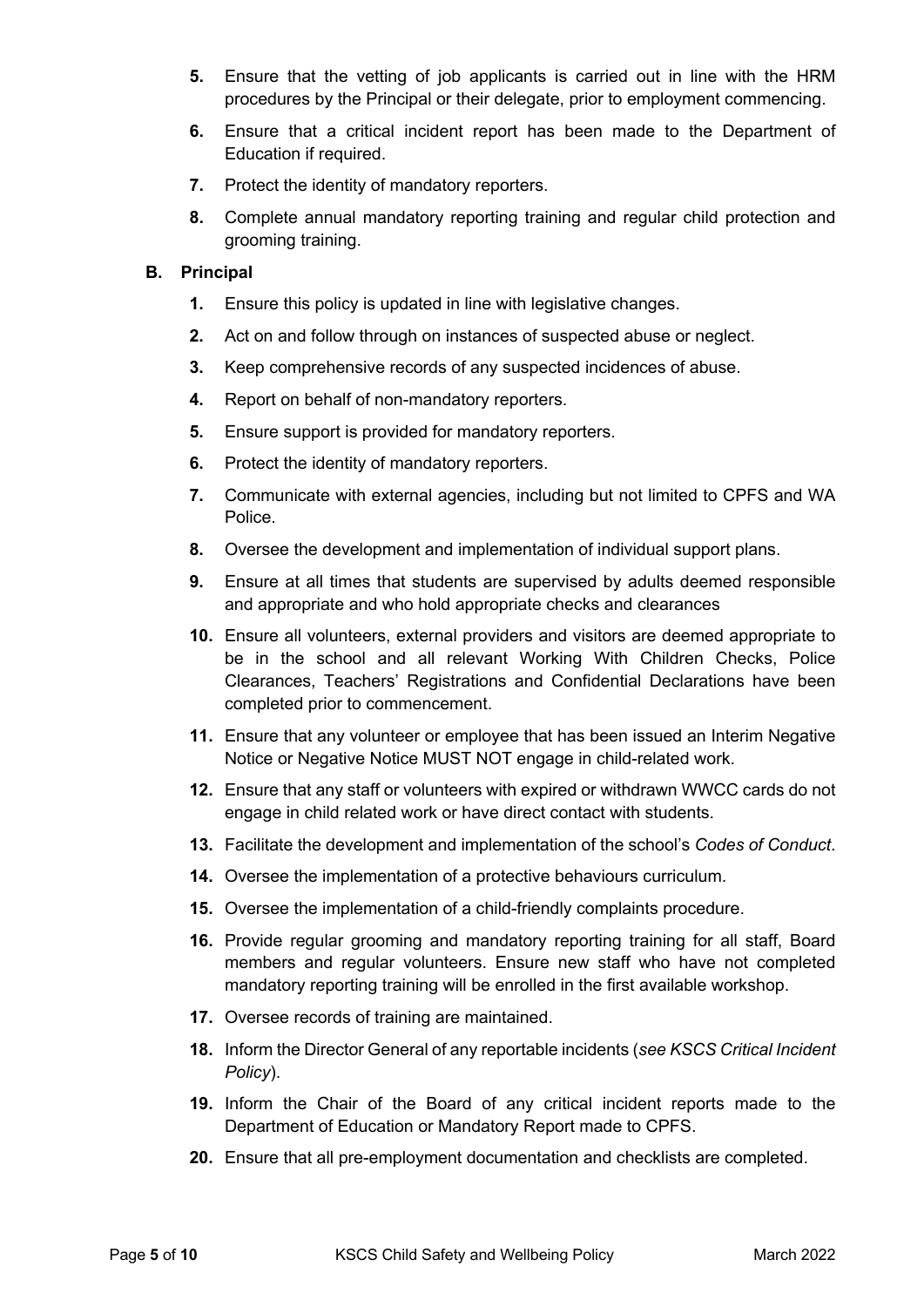**21.** Ensure adequate Gatekeeper and Youth Mental Health First Aid training for staff members and identify nominated staff members.

#### **C. Administration staff**

- **1.** Be familiar with this policy.
- **2.** Keep updated and accurate records.
- **3.** Complete annual mandatory reporting training and regular child protection and grooming training. New staff who have not completed mandatory reporting training will be enrolled in the first available workshop.
- **4.** Maintain records of checks and clearances.
- **5.** Pass on all correspondence expediently to the Principal relating to Working with Children Checks and Teacher Registration.

#### **D. Teaching Staff**

- **1.** Be familiar with this policy.
- **2.** Comply with the practices outlined in the *KSCS Staff Conduct and Discipline Policy* and *KSCS Staff Code of Conduct*.
- **3.** Comply with the *KSCS Duty of Care Policy* and supervision procedures.
- **4.** Complete annual mandatory reporting training and regular child protection and grooming training. New staff who have not completed mandatory reporting training will be enrolled in the first available workshop.
- **5.** Deliver the protective behaviours curriculum.
- **6.** Know how to respond to disclosures and indicators of child abuse and what to do in both cases.
- **7.** Observe, record and report suspected abuse or neglect.
- **8.** Keep comprehensive records of any suspected incidents of abuse.
- **9.** Inform the Principal, or Board Chair, if a mandatory report is made.
- **10.** Be aware of any legal documents related to or restricting access to a student.
- **11.** Notify nominated staff members of suicidal behaviour and NSSI disclosures.
- **12.** Create a Risk Management Plan with parents and nominated staff members to increase safety for a student and distribute this document to all staff members.

#### **E. Regular Volunteers**

- **1.** Be familiar with this policy.
- **2.** Comply with the practices outlined in the *KSCS Staff Conduct and Discipline Policy* and *KSCS Staff Code of Conduct*.
- **3.** Comply with the *KSCS Duty of Care Policy* and supervision procedures.
- **4.** Complete annual mandatory reporting training and regular child protection and grooming training. New staff who have not completed mandatory reporting training will be enrolled in the first available workshop.
- **5.** Know how to respond to disclosures and indicators of child abuse and what to do in both cases.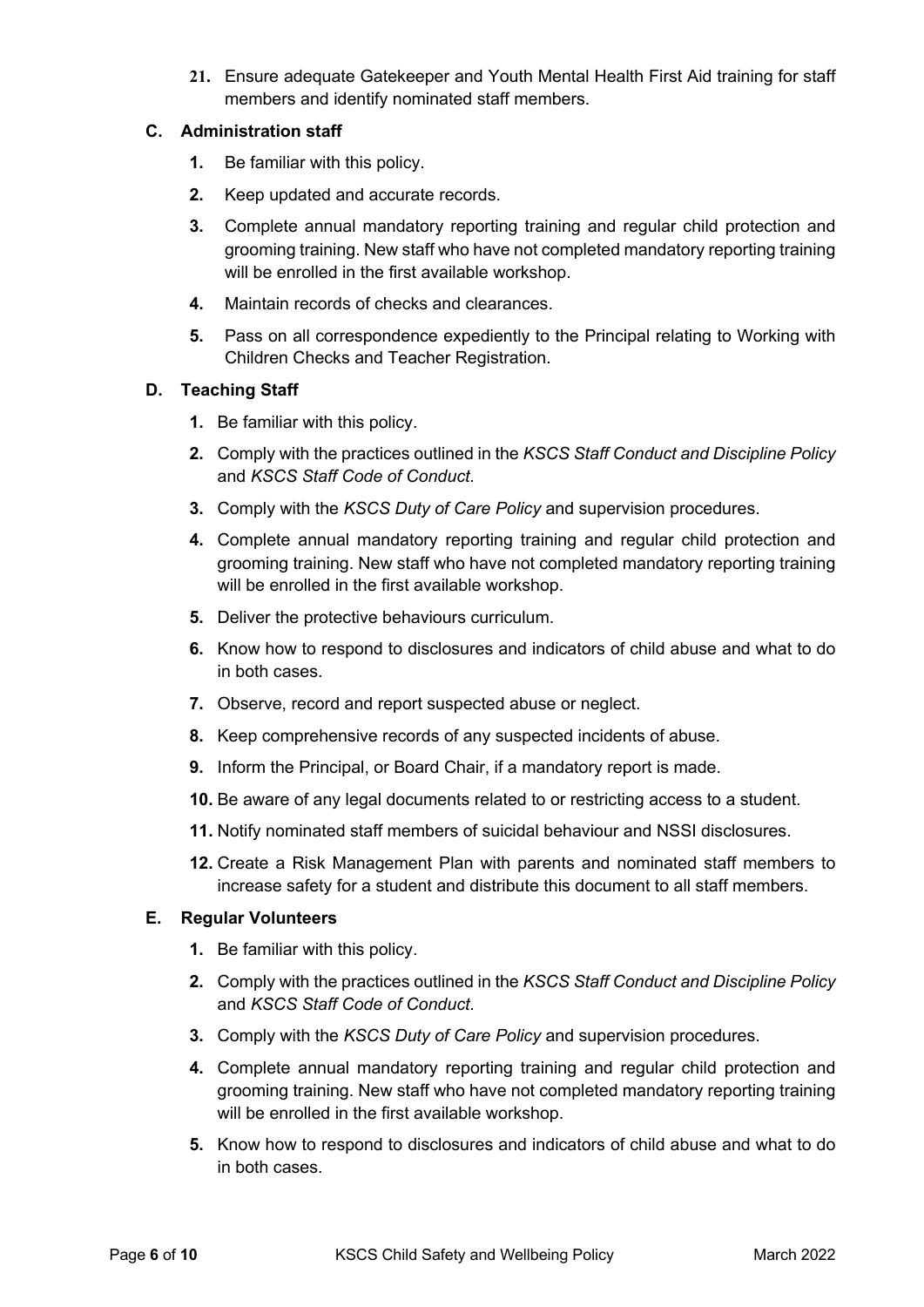- **6.** Report to the Principal any concerns of suspected abuse or neglect relating to children within the school community.
- **7.** Report any disclosures of suicidal behaviour and NSSI to the Principal.

#### **F. Adult members of school community**

- **1.** Comply with the Community Code of Conduct.
- **2.** Report to the Principal any concerns of suspected abuse or neglect relating to children within the school community.
- **3.** Inform the Principal and/or teacher of any legal documents related to or restricting access to their child, and promptly inform the school of any change in circumstances.
- **4.** Report any disclosures of suicidal behaviour and NSSI to the Principal.

#### **G. Students**

- **1.** Comply with the *KSCS Student Code of Conduct*.
- **2.** Inform an adult of any concerns they have about themselves or any other student.

## **Related Legislation**

- **A.** Children and Community Services Act 2004 (WA)
- **B.** Children and Community Services Amendment (Reporting Sexual Abuse of Children) Act 2008
- **C.** Criminal Code Act Compilation Act 1913 (WA)
- **D.** Criminal Code Amendment (Cyber Predators) Act 2006 (changes to s204B of The Criminal Code)
- **E.** School Education Act 1999 (WA)
- **F.** School Education Regulations 2000 (WA)
- **G.** Teacher Registration Act 2012 (WA)
- **H.** Working with Children (Criminal Record Checking) Act 2004 (WA)

## **Related Kerry Street Documentation**

- **A.** Procedures and Forms including:
	- **1.** Prevention
	- **2.** How do I recognise when a child is at risk of abuse?
	- **3.** Response to disclosures of abuse and neglect
	- **4.** Physical, emotional or psychological abuse or neglect procedure
	- **5.** Notification procedure child abuse and neglect (non-mandatory reporting)
	- **6.** When does a mandatory reporter make a report?
	- **7.** Notification procedure child sexual abuse (mandatory reporting)
	- **8.** Reporting of allegations of abuse perpetrated by staff
	- **9.** Sexual abuse committed by a student during supervised school activities
	- **10.** Students in possession of sexually explicit or child exploitation material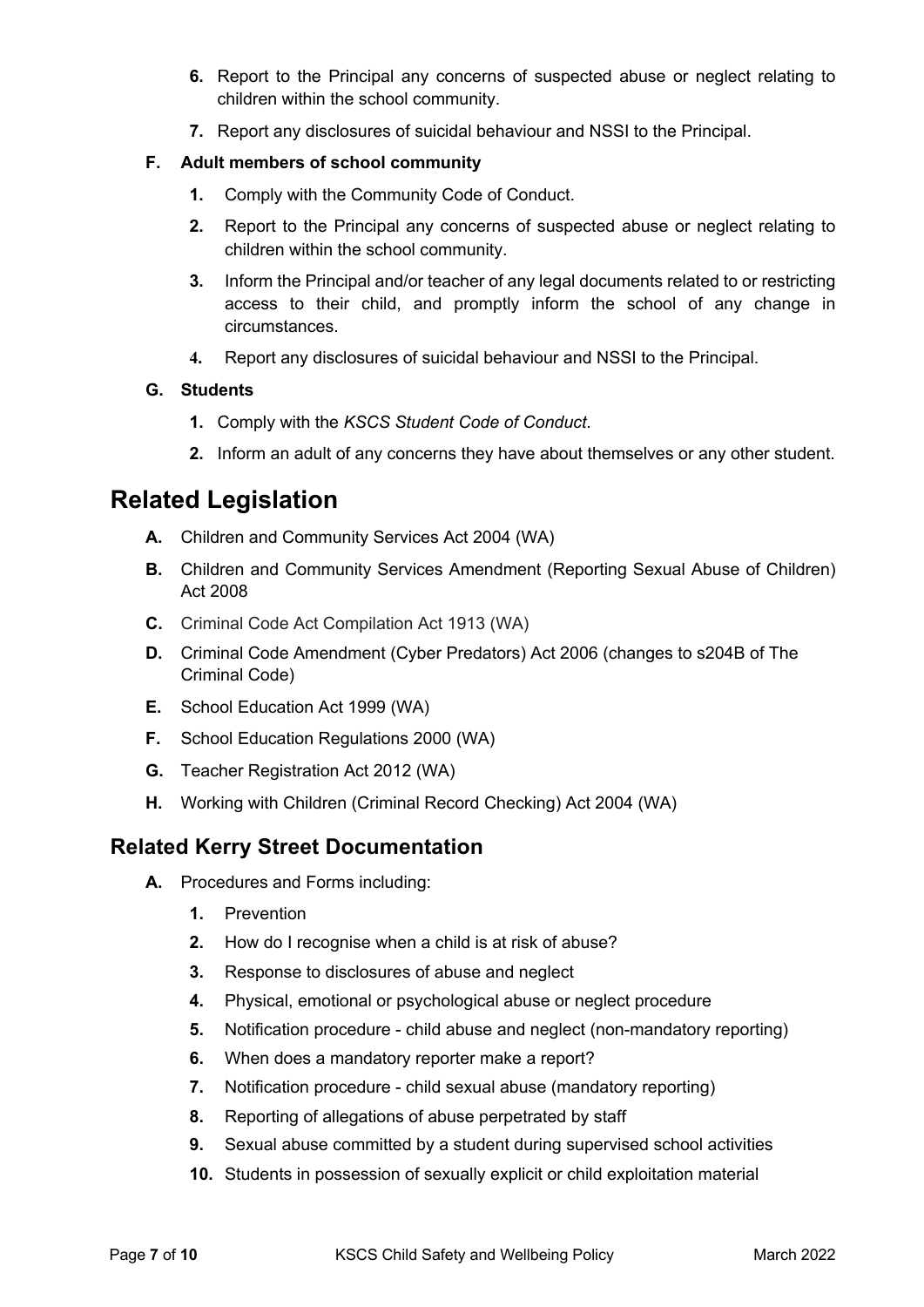- **11.** Recordkeeping
- **12.** Suicidal and NSSI Procedures for Staff
- **13.** School response to student suicidal behaviour and non-suicidal self-injury quick reference
- **14.** Consent for schools to exchange information with external providers
- **15.** Emergency and consultation contacts for schools
- **16.** Suicidal and NSSI Risk Management Plan template
- **17.** Suicidal and NSSI Risk Management Memo template
- **18.** Emergency and consultation contacts for parent/carer/student support
- **19.** Suicidal and NSSI Postvention operational checklist for immediate response
- **B.** Policies including:
	- **1.** Duty of Care Policy
	- **2.** Community Member Participation Policy
	- **3.** Concerns, Complaints and Disputes Policy
	- **4.** Critical Incidents Policy
	- **5.** Bullying Prevention Policy
	- **6.** Behaviour Guidance Policy
	- **7.** Emergency Response Procedures Policy
	- **8.** Excursion, Incursion, Camp, and Activity Policy
	- **9.** Human Resource Management Policy
	- **10.** Privacy Policy
	- **11.** Records Management Policy
	- **12.** Staff Conduct and Discipline Policy.
- **C.** Staff, Student and Community Codes of Conduct
- **D.** Student Records; to ensure the school has knowledge of any court orders restricting access to students.

### **References and Resources**

- A. Australian Student Wellbeing Framework
- B. Child Safe Organisations (Commissioner for Children and Young People WA)
- C. WA Department of Communities: Child Protection and Family Support Resources
- D. Working with Children Check Website WA
- E. School Response and Planning Guidelines for Students with Suicidal Behaviour and Non-Suicidal Self-Injury
- F. The UN Committee on the Rights of the Child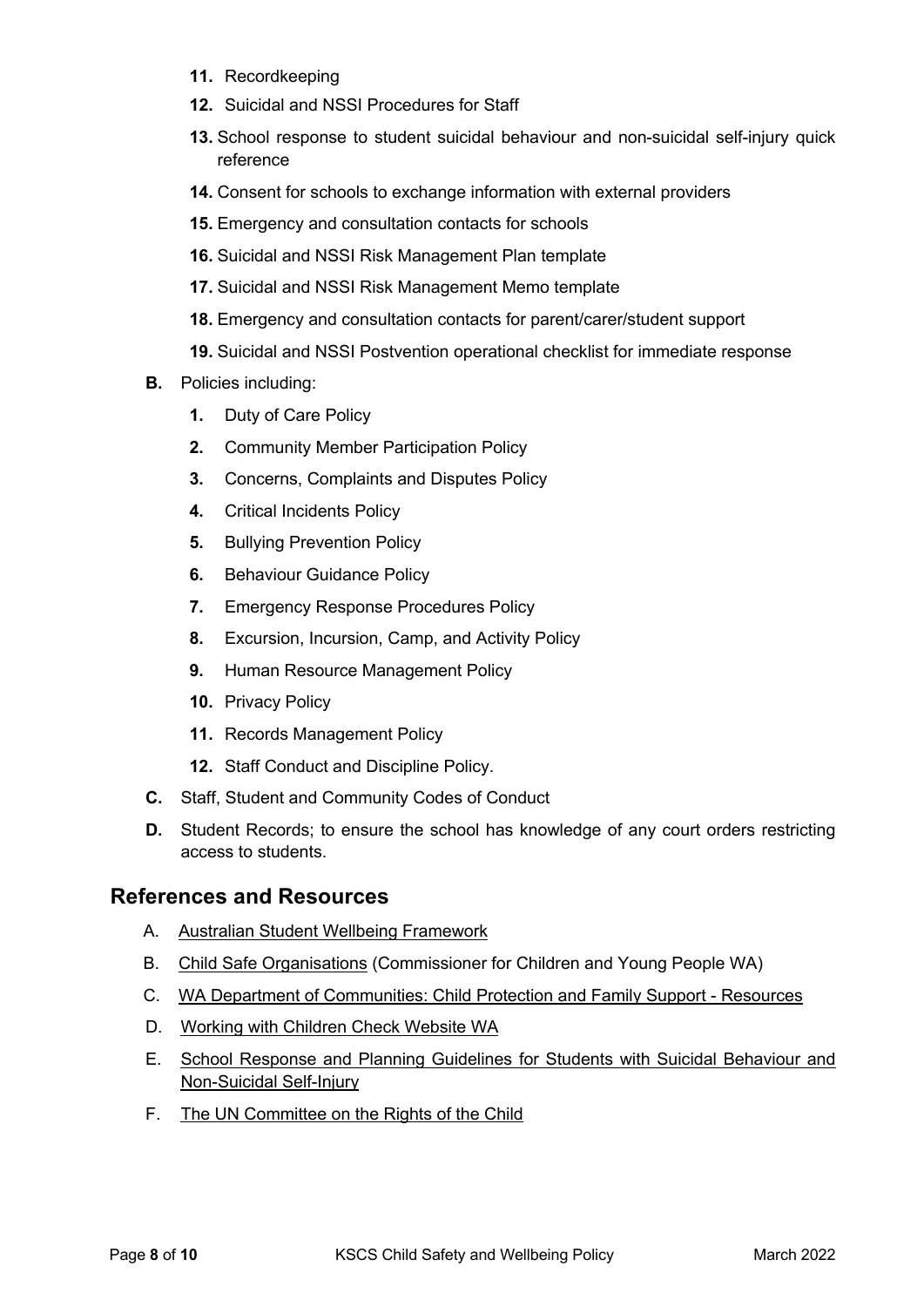## **Contact Person**

Enquiries relating to this policy should be directed to the School Principal or Board Chair.

## **Breaches of this Policy**

Any breach of this policy may result in disciplinary action up to and including termination of contract.

## **Authorisation and Review**

- **A.** This policy has been read, discussed and endorsed by the staff on 17 November 2004.
- **B.** This policy was authorised by the Kerry Street Community School Council on 25 November 2004.
- **C.** Policy reviewed by meeting of staff and council on 13 January 2006.
- **D.** This policy was reviewed in October 2009. Mandatory Documents added to paper copy.
- **E.** This policy was reviewed in February 2012. Mandatory Documents added to electronic copy.
- **F.** Updated including Appendix material August 2012.
- **G.** This policy was reviewed September 2012.
- **H.** This policy was reviewed August 2016.
- **I.** Reviewed June 2018.
- **J.** To be reviewed S1 2021.
- **K.** Reviewed April 2021.
- **L.** To be reviewed S1 2022.
- **M.** Reviewed March 2022.
- **N.** To be reviewed S1 2023.

## **Revision History**

| <b>Date</b>       | <b>Revision</b> | <b>Detail</b>                                                                             |
|-------------------|-----------------|-------------------------------------------------------------------------------------------|
| June 2018         | V.2             | Separation of policy and procedures. Minor formatting/editing.                            |
| April 2019        | V.3             | Update of training requirements. Change of policy title to Child<br>Safety and Wellbeing. |
| September<br>2020 | V.4             | Policy edited to include 2020 Registration Standard requirements                          |